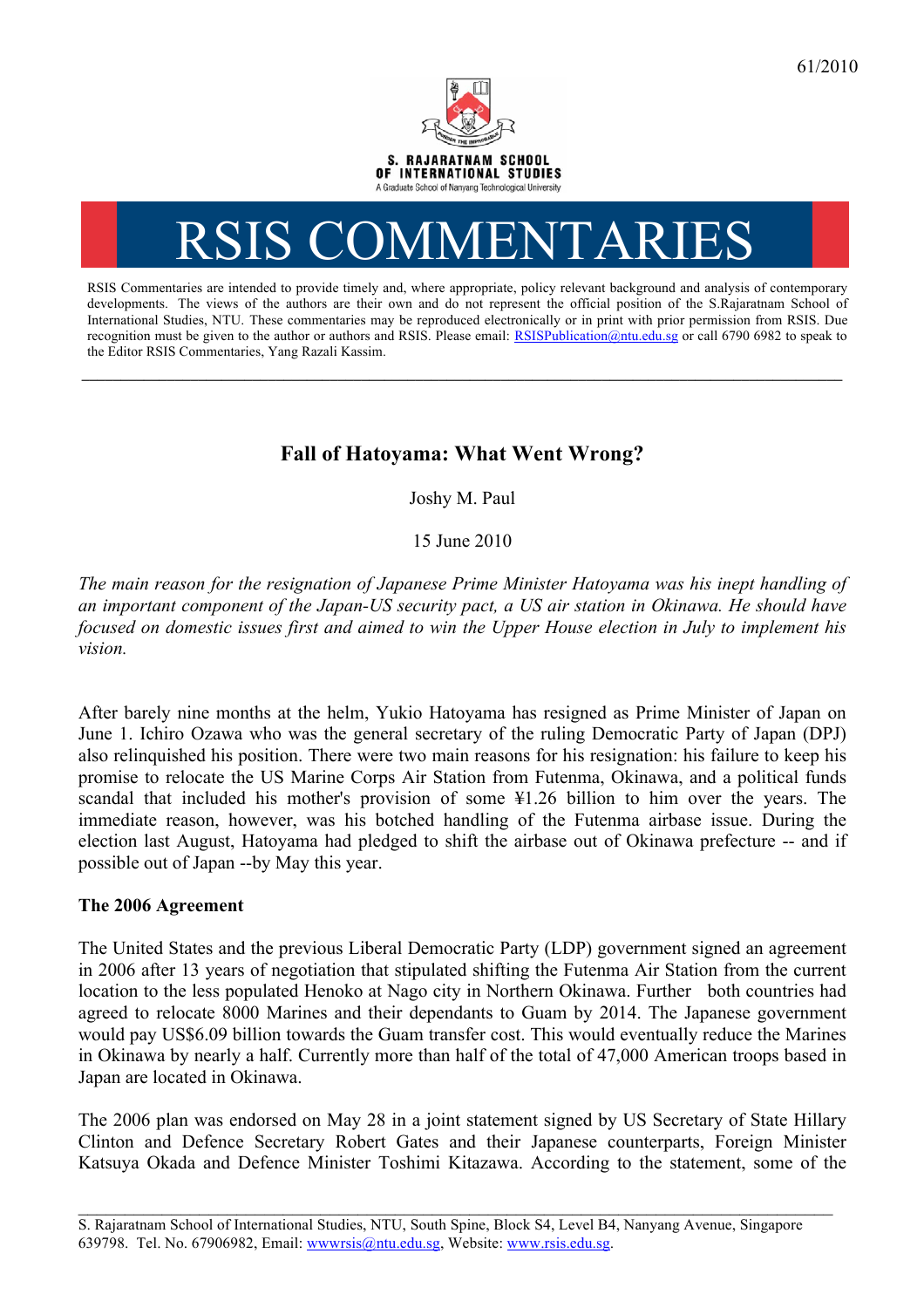training facilities were to be relocated to Tokunoshima, a small island some 200 kilometres northeast of Okinawa, which was originally proposed by Hatoyama as a new location for the Futenma airbase.

In fact, Hatoyama had failed to check the voices opposed to the US military presence in Okinawa. He was planning to split the Futenma functions by keeping a helicopter pad in the new site of Henko while constructing a larger airfield at Tokunoshima. Foreign Minister Okada, however, argued for a merger of the Futenma facilities with those at the US Air Force base at Kadena on a 15-year lease . On the other hand, Defence Minister Kitazawa was for the implementation of the 2006 plan in spirit, while Okinawa governor Hirokasu kept a low profile when the base issue flared up.

However, right from the beginning the US administration stood firmly by the 2006 agreement and strongly opposed splitting the Futenma airbase. According to the US any distance beyond 200 kilometres from the land station to the airfield would cause operational difficulty; it insisted that the two stations be close enough to enable them to react swiftly in contingency operations. The helicopter unit at Futenma is used to transport marines stationed at Okinawa Camp Hansen and Camp Schwab. During his visit to Washington to attend the recent nuclear summit, Hatoyama failed to secure a oneon-one meeting with President Barack Obama; he got just about 10 minutes during dinner along with other dignitaries, though he sat next to Obama.

The bungled handling of the issue saw Hatoyama's popularity rating plummet from roughly 70 percent to less than 20 percent, possibly triggering the decision to resign. Hatoyama's backtracking from his campaign pledge also created cracks in the coalition government. The leader of the Social Democratic Party (SDP) and Consumer Affairs Minister Mizuho Fukushima was relieved of her post because she refused to abide by the cabinet decision accepting the 2006 plan. SDP had been more vocal against the US military presence in Japan.

## **Factors behind Acceptance of 2006 Plan**

There were four major reasons why Hatoyama was forced to continue with the 2006 plan. Firstly, keeping the US-Japan security alliance was of prime importance for any government in Japan. Okinawa is the focal point of the security pact between the US and Japan which has guaranteed the security of Northeast Asia since World War II. At the same time it stands at an important location close to the flashpoints of North Korea and Taiwan.

Secondly, the *Cheonan* incident compelled Japan to comply with the demands of the US. The South Korean naval ship *Cheonan* was sunk purportedly by a North Korean torpedo on March 26. The issue became more complicated when China was reluctant to accept the findings of the investigation conducted by a multinational Joint Civilian Military Investigation group. The Cheonan incident has since created confusion and anxiety in the region. In a way, Japan's option was limited as it had to fall back on the Japan-US security system.

Thirdly, the current economic condition of Japan did not allow it to substitute the US security umbrella system with indigenous capabilities should the security pact be broken. It is reported that Japan's actual economic growth for the next five years may barely exceed 1.0 per cent per annum which leaves little margin for Tokyo to build a defence infrastructure through tax revenues. A political magazine *Se'taku* warned in February that if the alliance with the US collapsed, then Japan "would have to increase its 5 trillion yen defence budget to 10 per cent annually for the next 10 years."

Fourthly, Japan will have a series of elections in the second half of 2010 -- an Upper House election in July; the Nago municipal city election in September and the Okinawa Governor's election in November. The Upper House election is an important one as DPJ has to prove that the result of the 2009 was not an aberration while it needs to secure a comfortable majority in both houses of parliament. A prolonged dithering and uncertainty over Futenma would derail DPJ's chance for